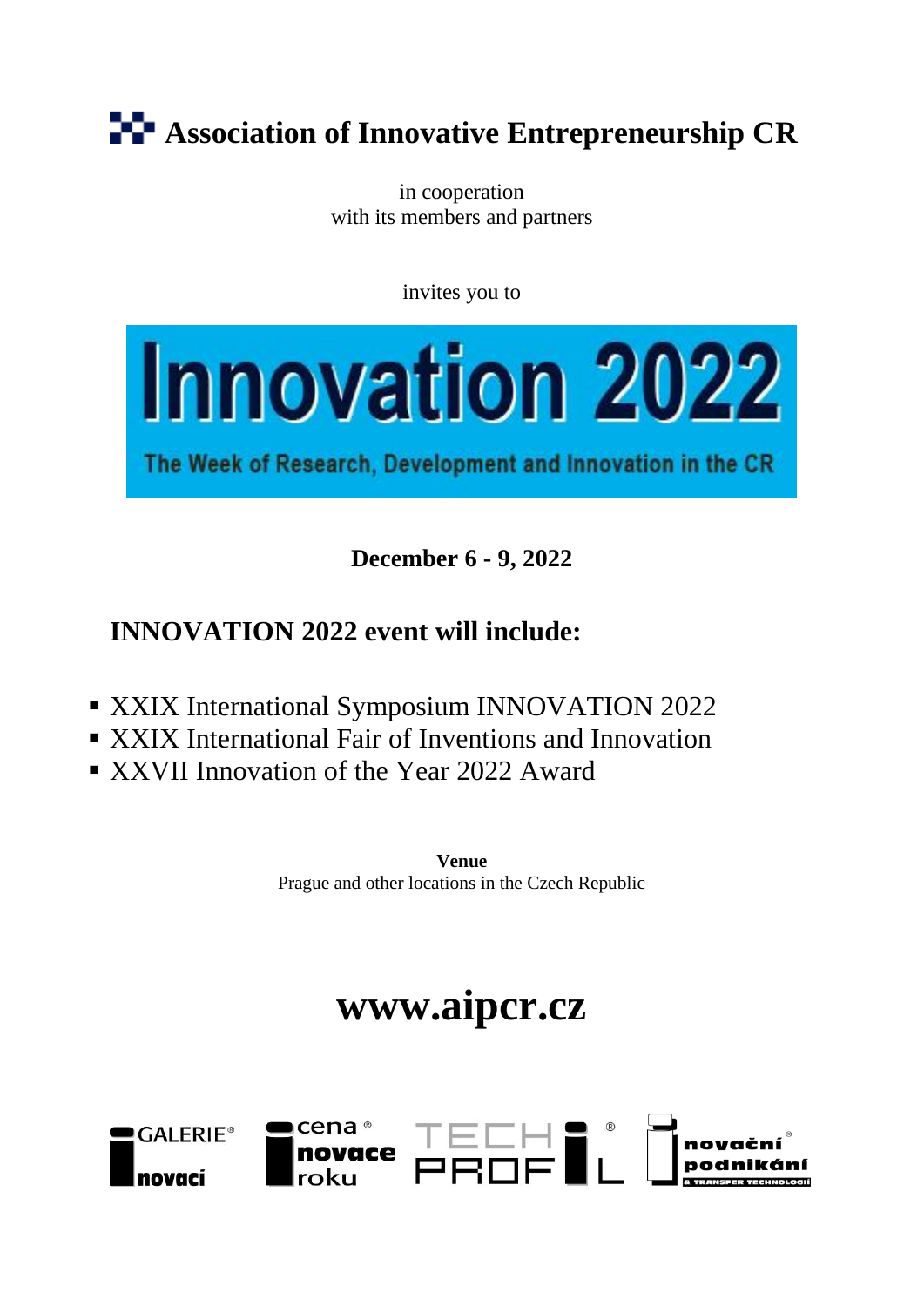### **XXIX International Symposium INNOVATION 2022**

The Symposium is focused on conceptual issues of innovation processes, innovative entrepreneurship, the System of innovative entrepreneurship in the Czech Republic, scientific and technological parks, technology transfer, commercialization of results of research, development and innovation, innovative products and their evaluation, the Technological profile of the Czech Republic, preparation of specialists for innovative entrepreneurship, international cooperation in research, development and innovation, results of the EU Framework Programmes, the EU Structural Funds, international science and technological cooperation programmes including results of successful projects.

World Engineers Convention 2023 Presidency of the Czech Republic in the Council of the EU

Submitting suggestions for the Symposium´s sessions **March 7, 2022**

Expression of the interest to make a presentation (see: email at p. 4 for sending) **September 5, 2022**

Announcement of INNOVATION 2022 programme at AIE CR´s website **October 31, 2022**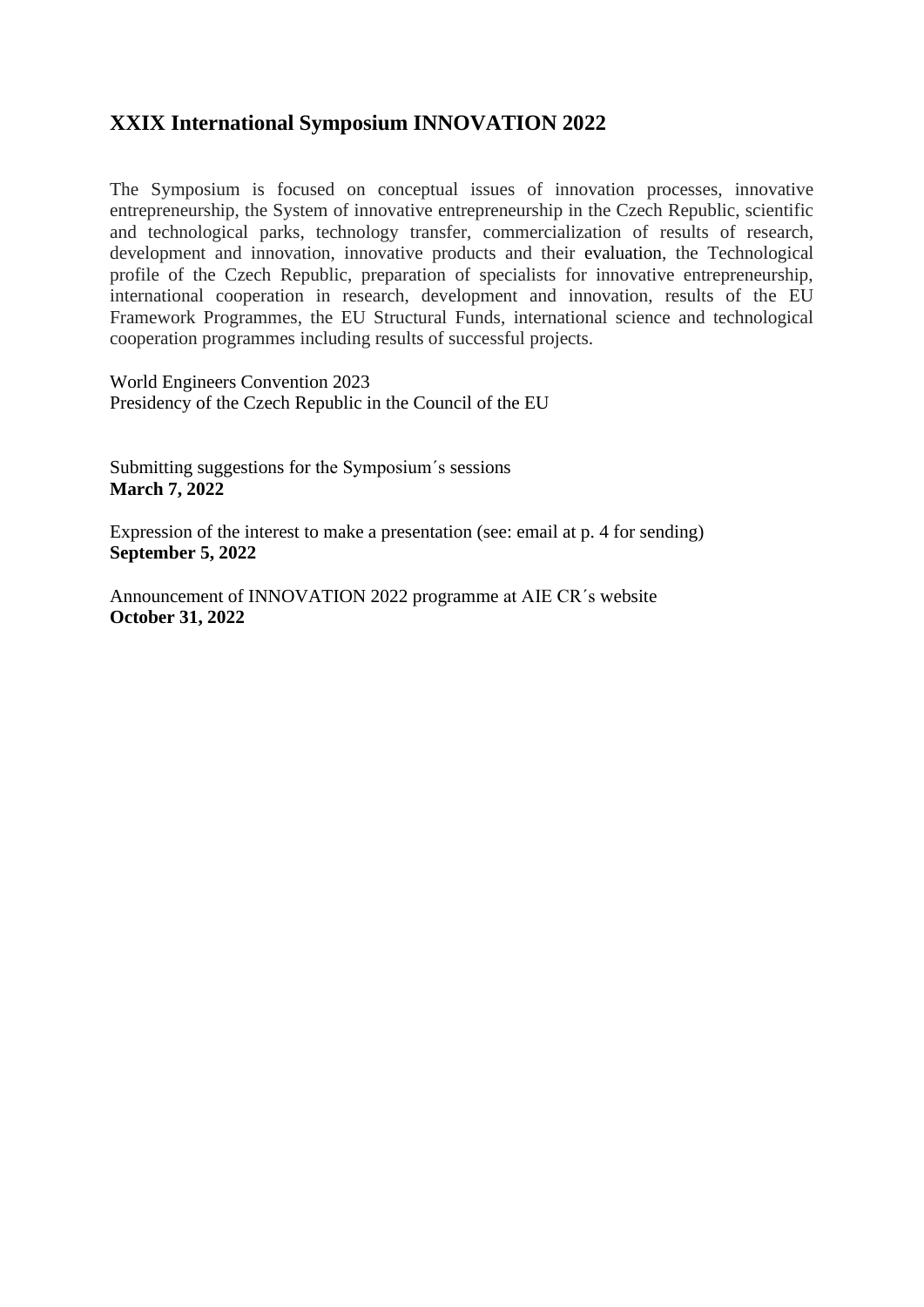

### **XXIX International Fair of Inventions and Innovation**

Results of research, development and innovation of domestic and foreign exhibitors will be introduced within the International Fair of Inventions and Innovation. The important aim will be to present products within the competition of the Innovation Award of the Year 2022. As well other successful results of research and innovation projects, activities of science and technology parks in the Czech Republic, results of companies successfully involved in national and international research and development programmes, and domestic and foreign partners AIE CR will be also presented.

Preliminary registration of participation in the Exhibition (see: email at p. 4 for sending) **September 5, 2022**

Publishing the Catalogue of exhibitors and selected entities of the SIE in the Czech Republic at the AIE CR´s website **November 30, 2022**